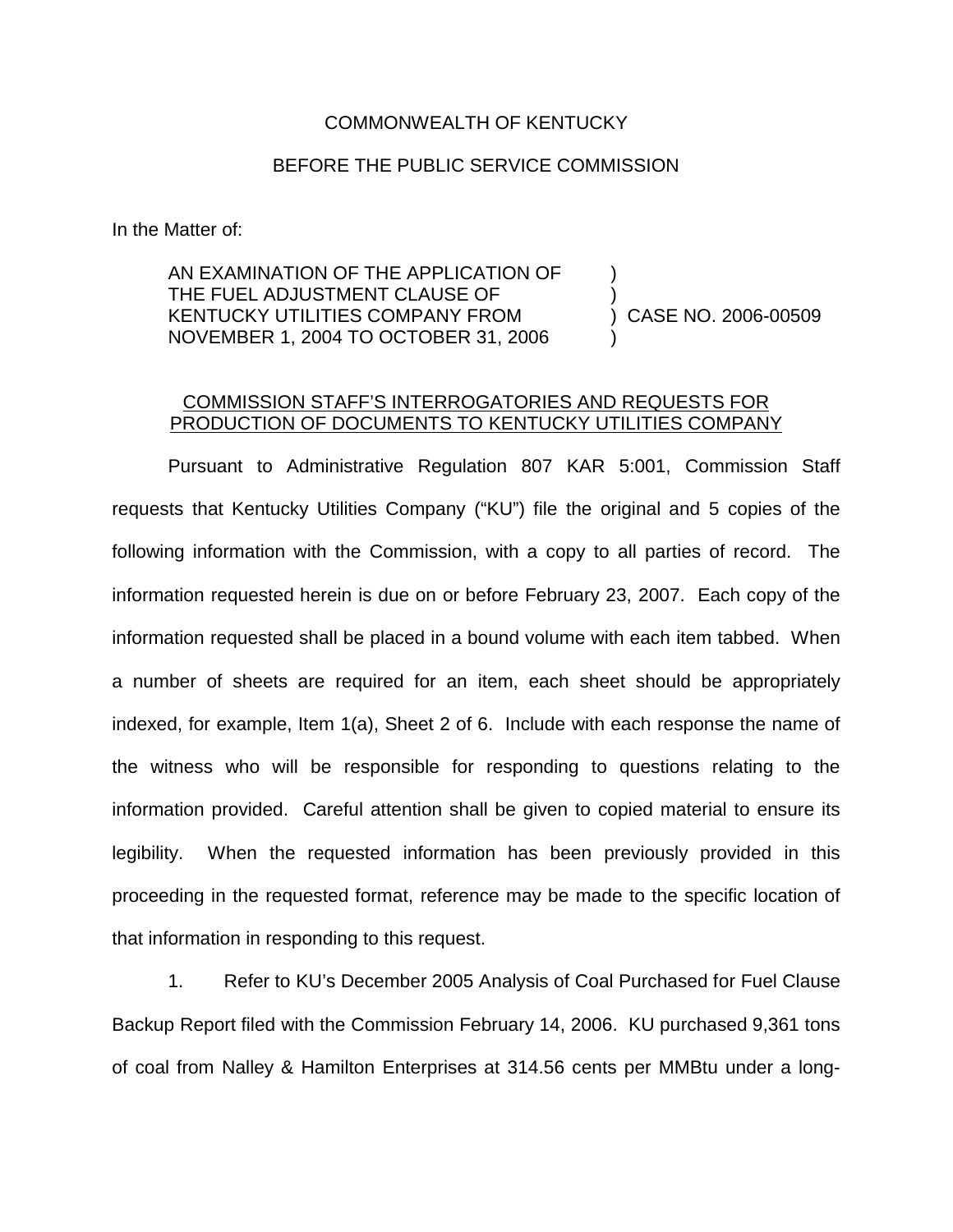term contract. The cost was considerably higher than the cost of similar quality coal purchased under long-term contract during the same period of time. Explain what factors, including market conditions, contributed to the higher cost of this purchase.

2. Refer to KU's response to Item 11 of the Commission's December 18, 2006 Order. Provide an update on the status of the Owensboro Municipal Utilities contract.

3. Refer to Item 13 of KU's response to the Commission's December 18, 2006 Order. Explain why, on a month-to-month comparison basis, line losses for 2005 exceed losses for 2006.

4. Refer to Item 14, page 1 of KU's response to the Commission's December 18, 2006 Order. Explain whether KU has set any deadline for a decision concerning possible retirement of the mothballed Tyrone units.

5. Refer to Item 14, pages 17-19 of KU's response to the Commission's December 18, 2006 Order. Each of the 3 Haefling units have experienced prolonged outages during the review period. Explain KU's plans for the Haefling units for the foreseeable future.

6. Refer to Item 15, page 3 of KU's response to the Commission's December 18, 2006 Order. KU experienced a shortfall during 2006 in the percentage of annual tonnage received under its contract with Alpha Coal Sales (K06001). Explain whether KU expects the tonnage to be made up or whether additional shipments are expected under the contract.

7. Refer to Item 26 of KU's response to the Commission's December 18, 2006 Order.